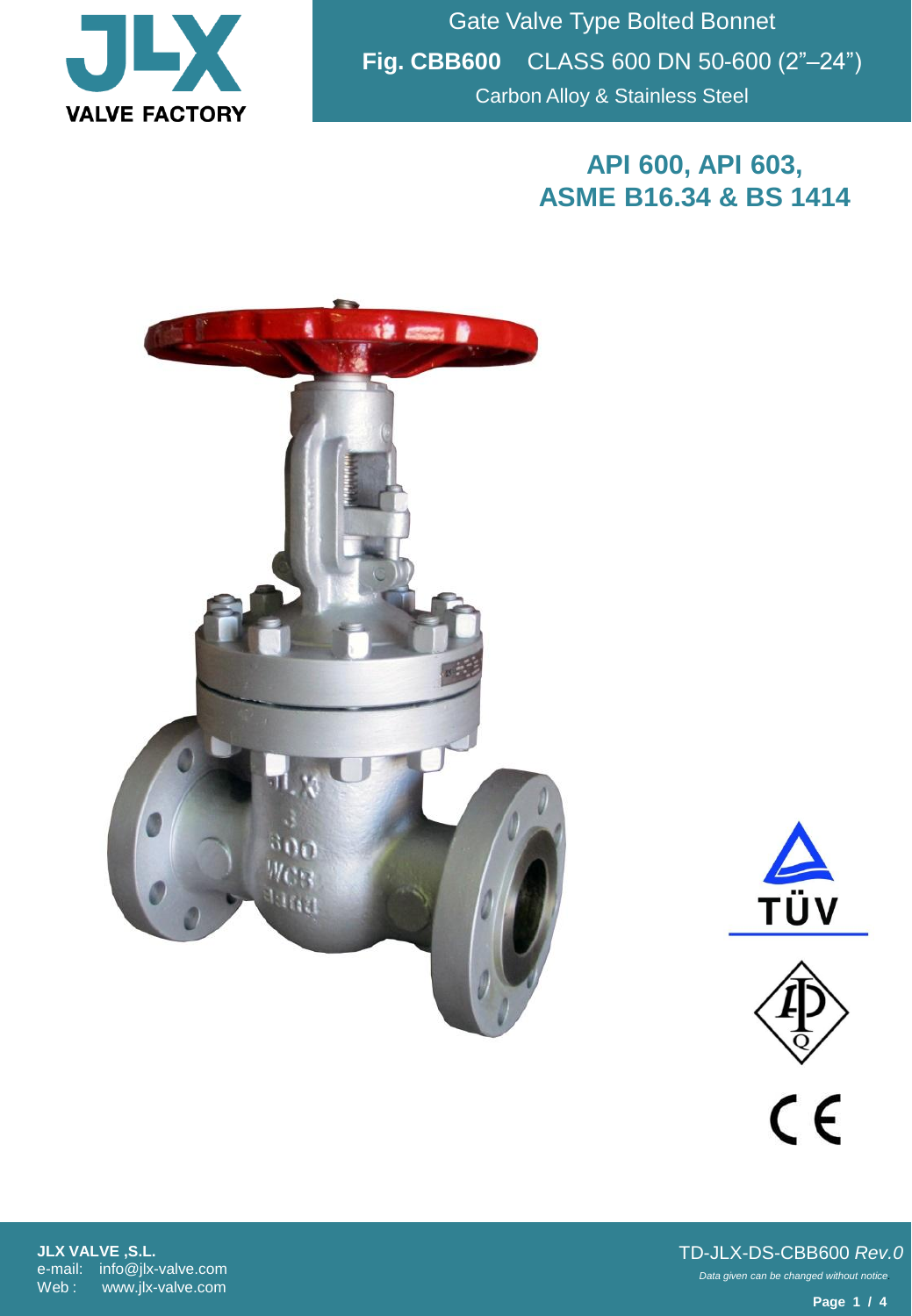

Gate Valve Type Bolted Bonnet **Fig. CBB600** CLASS 600 DN 50-600 (2"–24") Parts & Materials

| <b>Item</b>      | <b>Description</b>  | Material of construction* |                                 |                           |                               |  |  |  |
|------------------|---------------------|---------------------------|---------------------------------|---------------------------|-------------------------------|--|--|--|
|                  |                     | <b>Carbon Steel</b>       | <b>Carbon Steel (Low Temp.)</b> | <b>Alloy Steel</b>        | <b>Stainless Steel</b>        |  |  |  |
|                  | Body                | A 216 Gr.WCB              | A 352 Gr.LCB                    | A 217 Gr.C5               | A 351 Gr.CF8M                 |  |  |  |
| $\overline{2}$   | Bonnet              | A 216 Gr.WCB              | A 352 Gr.LCB                    | A 217 Gr.C5               | A 351 Gr.CF8M                 |  |  |  |
| 3                | Wedge               | A 216 Gr. WCB + ER410     | A 352 Gr.LCB + ER308            | A 217 Gr.C5 + ER410       | A 351 Gr.CF8M                 |  |  |  |
| 4                | Yoke                | A 216 Gr.WCB              | A 352 Gr.LCB                    | A 217 Gr.C5               | A 351 Gr.CF8M                 |  |  |  |
| 5                | <b>Stem</b>         | A 182 Gr. F6a             | A 182 Gr.F304                   | A 182 Gr. F6a             | A 182 Gr.F316                 |  |  |  |
| 6                | Seat Ring           | $A$ 105 + Stellite        | A 182 Gr.F304                   | A 182 Gr. F6a + Stellite  |                               |  |  |  |
|                  | <b>Stem Nut</b>     | B 148 / A 439 Gr.D2       | B 148 / A 439 Gr.D2             | B 148 / A 439 Gr.D2       | B 148 / A 439 Gr.D2           |  |  |  |
| 8                | <b>Backseat</b>     | A182 Gr.F6a               | A182 Gr. F304                   | A 182 Gr.F6a              |                               |  |  |  |
| 9                | Gland               | A 105                     | A 105                           | A 182 Gr. F6a             | A 182 Gr.F316                 |  |  |  |
| 10               | <b>Gland Flange</b> | A 105                     | A 105                           | A 105                     | A 182 Gr.F304                 |  |  |  |
| 11               | <b>Stem Packing</b> | Graphite                  | Graphite                        | Graphite                  | Graphite                      |  |  |  |
| 12               | Gasket              | SPW SS304 / Graphite      | SPW SS304 / Graphite            | SPW SS304 / Graphite      | SPW SS316 / Graphite          |  |  |  |
| 13               | Bonnet Bolt & Nut   | A 193 Gr.B7 / A 194 Gr.2H | A 193 Gr.B7 / A 194 Gr.2H       | A 193 Gr.B7 / A 194 Gr.2H | A 193 Gr.B7 / A 194 Gr.2H (3) |  |  |  |
| 14               | Eye Bolt & Nut      | A 193 Gr.B7 / A 194 Gr.2H | A 193 Gr.B7 / A 194 Gr.2H       | A 193 Gr.B7 / A 194 Gr.2H | A 193 Gr.B7 / A 194 Gr.2H     |  |  |  |
| 15               | Handw heel          | <b>Carbon Steel</b>       | <b>Carbon Steel</b>             | <b>Carbon Steel</b>       | <b>Carbon Steel</b>           |  |  |  |
| (3) Zinc coating |                     |                           |                                 |                           |                               |  |  |  |

*(3) Zinc coating*

*\* Standard constructions with Trim 8, 2 and 10, other options are available*

| <b>API 600</b><br>Trim No. | <b>Nominal Trim</b>    | <b>Stem</b><br>Backseat (1)   | <b>Seating Surface Body/Wedge</b> |  |
|----------------------------|------------------------|-------------------------------|-----------------------------------|--|
| 1                          | F <sub>6</sub>         | 13Cr                          | 13Cr                              |  |
| 2                          | 304                    | 18Cr-8Ni                      | 18Cr-8Ni                          |  |
| 3                          | F310                   | 25Cr-20Ni                     | 25Cr-20Ni                         |  |
| $\overline{4}$             | Hard F6                | 13Cr                          | Hard 13Cr                         |  |
| 5                          | <b>Hardfaced</b>       | 13Cr                          | Co-Cr A $(2)$                     |  |
| 5A                         | <b>Hardfaced</b>       | 13Cr                          | Ni-Cr                             |  |
| 6                          | F6 and Cu-Ni           | 13Cr                          | 13Cr and Cu-Ni                    |  |
| $\overline{7}$             | F6 and Hard F6         | 13Cr                          | 13Cr and Hard 13Cr                |  |
| 8                          | F6 and Hardfaced       | 13Cr                          | 13Cr and Co-Cr A (2)              |  |
| 8A                         | F6 and Hardfaced       | 13Cr                          | 13Cr and Ni-Cr                    |  |
| 9                          | <b>Monel</b>           | Ni-Cu Alloy                   | Ni-Cu Alloy                       |  |
| 10                         | 316                    | 18Cr-8Ni-Mo                   | 18Cr-8Ni-Mo                       |  |
| 11                         | Monel and Hardfaced    | Ni-Cu Alloy                   | Ni-Cu Alloy and Trim 5 or 5A      |  |
| 12                         | 316 and Hardfaced      | 18Cr-8Ni-Mo                   | 18Cr-8Ni-Mo and Trim 5 or 5A      |  |
| 13                         | Alloy 20               | 19Cr-29Ni                     | 19Cr-29Ni                         |  |
| 14                         | Alloy 20 and Hardfaced | 19Cr-29Ni                     | 19Cr-29Ni and Trim 5 or 5A        |  |
| 15                         | <b>Hardfaced</b>       | 18Cr-8Ni                      | Co-Cr $A(2)$                      |  |
| 16                         | <b>Hardfaced</b>       | 18Cr-8Ni-Mo                   | $Co-Cr A(2)$                      |  |
| 17                         | <b>Hardfaced</b>       | 18Cr-10Ni-Cb<br>Co-Cr A $(2)$ |                                   |  |
| 18                         | <b>Hardfaced</b>       | 19Cr-29Ni                     | $Co-Cr A(2)$                      |  |



*(1) and small internal parts that normally contact the service fluid*

*(2) Trademark material Stellite 6*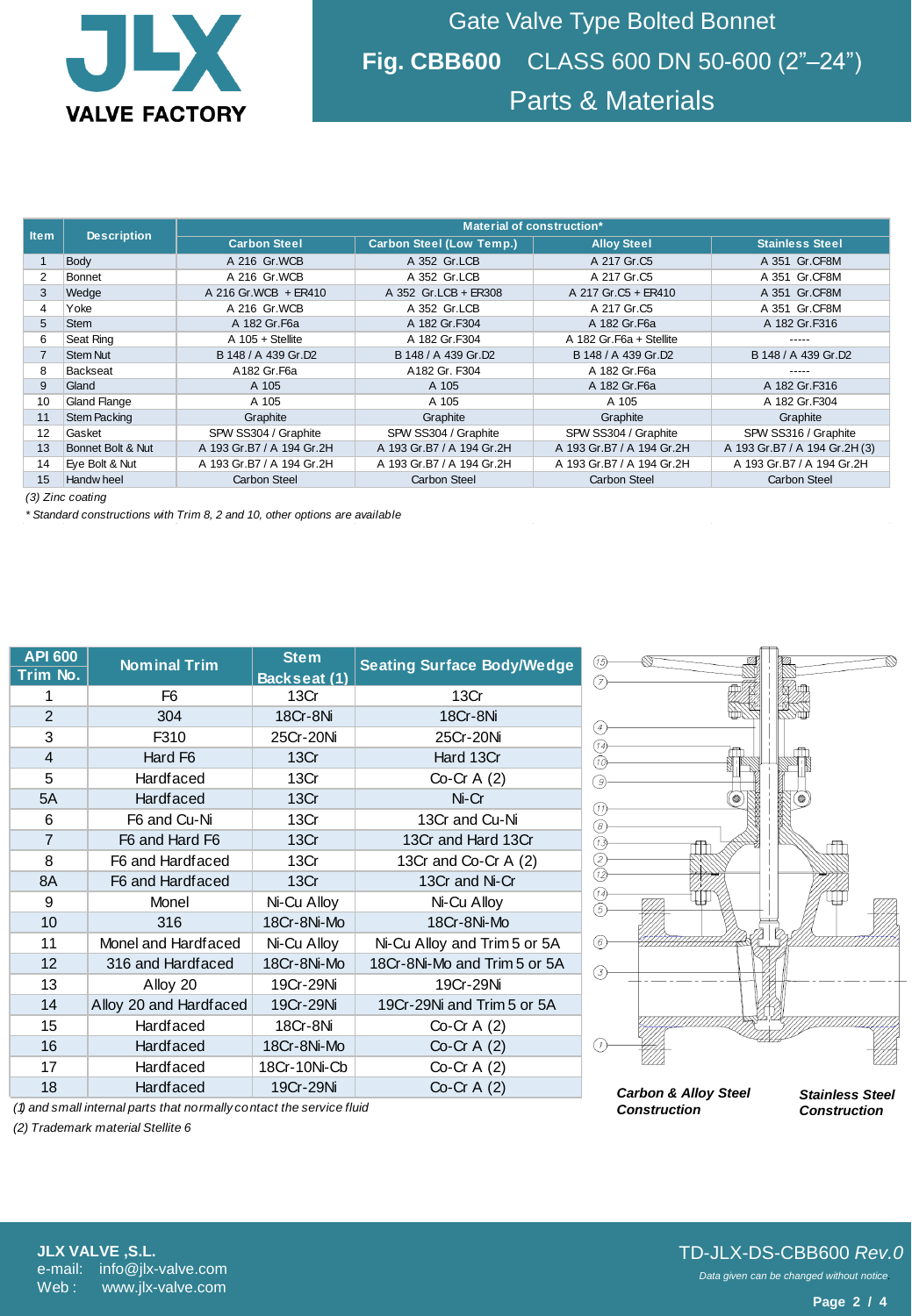

Gate Valve Type Bolted Bonnet **Fig. CBB600** CLASS 600 DN 50-600 (2"–24") **Dimensions** 



| <b>DN</b> | A (RF/BW) | в    | ØÇ  | <b>WEIGHT</b> |
|-----------|-----------|------|-----|---------------|
| 50(2")    | 292       | 427  | 250 | 33            |
| 65 (2½")  | 330       | 473  | 250 | 58            |
| 80(3")    | 356       | 538  | 300 | 63            |
| 100(4")   | 432       | 657  | 350 | 131           |
| 125(5")   | 508       | 770  | 400 | 182           |
| 150 (6")  | 559       | 872  | 500 | 253           |
| 200(8")   | 660       | 1101 | 560 | 413           |
| 250 (10") | 787       | 1279 | 720 | 623           |
| 300 (12") | 838       | 1486 | 610 | 784           |
| 350 (14") | 889       | 1643 | 610 | 1288          |
| 400 (16") | 991       | 1798 | 610 | 1820          |
| 450 (18") | 1092      | 2101 | 610 | 2150          |
| 500 (20") | 1194      | 2259 | 710 | 2540          |
| 550 (22") | 1295      | 2405 | 760 | 2800          |
| 600 (24") | 1397      | 2545 | 760 | 3350          |

*(\*) Dimensions in mm and weight in kg For other sizes consult to the technical department.*

**JLX VALVE ,S.L.** e-mail: info@jlx-valve.com Web: www.jlx-valve.com

## *Data given can be changed without notice.* TD-JLX-DS-CBB600 *Rev.0*

**Page 3 / 4**